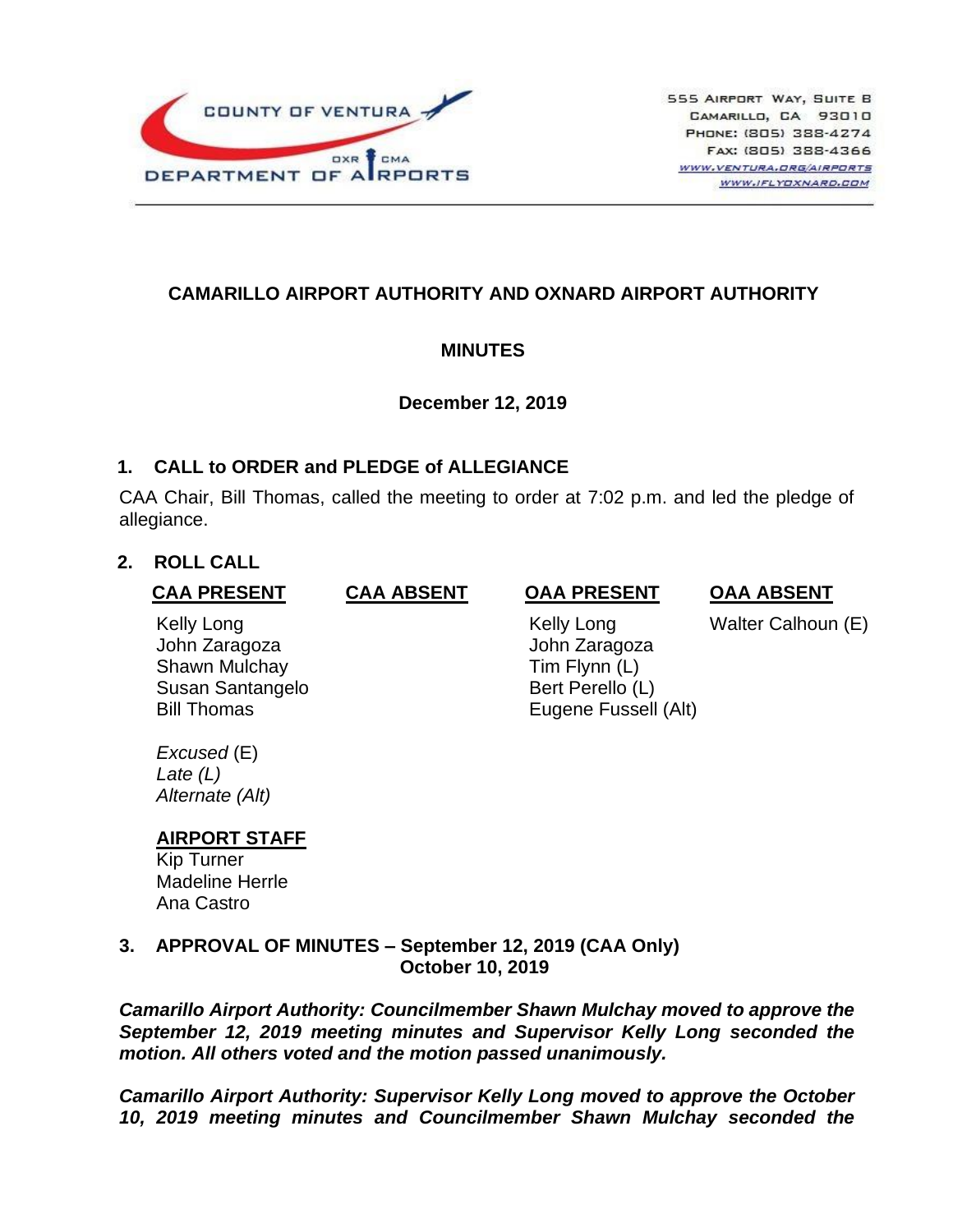*motion. Councilmember Susan Santangelo abstained. All others voted and the motion passed unanimously.*

*Oxnard Airport Authority: Councilmember Bert Perello moved to approve the October 10, 2019 meeting minutes and Mayor Tim Flynn seconded the motion. All others voted and the motion passed unanimously.*

**4. PUBLIC COMMENT -** Citizens wishing to speak to the Authorities on an airport related item must fill out a speaker card and submit it to the secretary. Comments will be limited to a maximum of **three** minutes per item.

*Speaker cards for issues NOT on the agenda must be submitted before the end of the public comment period.* 

*Speaker cards for issues listed on the agenda must be presented before the item is up for consideration. Speakers will be called when the item is presented.*

None.

## **5. UNFINISHED BUSINESS – NONE**

## **6. NEW BUSINESS**

## **CAMARILLO AIRPORT AUTHORITY**

**A. Subject: Approval of, and Authorization for the Director of Airports, or His Designee, to Execute, a Lease with Silverstrand Grid, LLC, for a Battery Storage Facility at the Camarillo Airport Business Park.** 

#### **Recommendation:**

Staff requests that your Commission/Authority recommend that the Board of Supervisors:

Approve, and authorize the Director of Airports, or his designee, to execute, the lease with Silverstrand Grid, LLC (Attachment 1) for a battery storage facility at Camarillo Airport Business Park.

Lease Manager Madeline Herrle introduced Dustin Pulciani, Director of Real Estate for Able Grid Energy Solutions. Mr. Pulciani introduced Eric Stoutenburg, Chief Development Officer for Able Grid Energy Solutions and consultant Rafik Albert, Director of Planning for EPD Solutions. Mr. Pulciani and staff went over a PowerPoint presentation and responded to questions posed by Authority members about the battery storage facility.

## *Camarillo Airport Authority: Supervisor Kelly Long moved to approve staff's recommendation and Councilmember Shawn Mulchay seconded the motion. All others voted in favor and the motion passed unanimously.*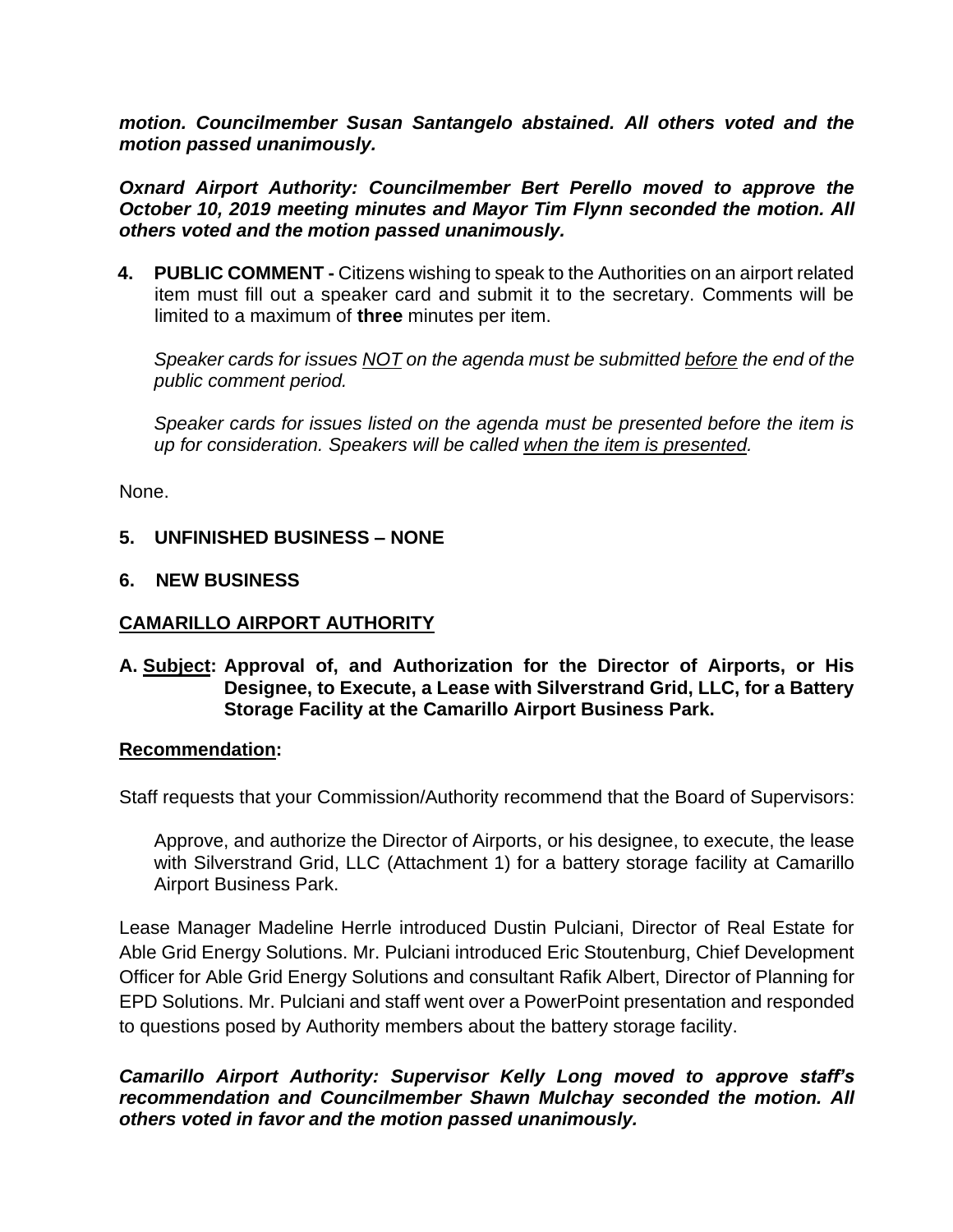# **7. DIRECTOR'S REPORT**

Director Kip Turner shared that there are no accidents to report since the last meeting. Mr. Turner also shared that staff is preparing templates for the new hangar leases which he anticipates will go through the public process in early 2020.

Director Turner provided a projects update. Regarding the Northeast Hangar Development at Camarillo Airport, a kick-off meeting took place on December 4th and a Notice to Proceed was issued on December  $5<sup>th</sup>$ . Regarding the Taxiway H project at Camarillo Airport, the grants have been executed and a contract was awarded to Maxwell Asphalt. It is anticipated that a Notice to Proceed will go out by the end of the year once the department works out a final bond issue. Regarding the private RKR project (also known as CloudNine) at Camarillo Airport, the public comment period for the environmental review ended on November 20<sup>th</sup>. Once the comments have been reviewed, this matter will come before the Commission, Airport Authorities, and the Board of Supervisors for final approval in early 2020. Regarding the Airport Layout Plan for Oxnard Airport, a draft of the plan was submitted to the Federal Aviation Administration (FAA) for review on October 8<sup>th</sup>. Regarding the runway project at Oxnard Airport, the design scope is being worked out with the FAA and the department's consultant. It is anticipated that construction for this project would take place in June, 2021. Mr. Turner also shared that staff is still working on the discrepancies noted in the Part 139 inspection that occurred at Oxnard Airport. Regarding the master plans for both Camarillo and Oxnard airports, it is anticipated the FAA will contribute \$600,000 towards this effort and the department will contribute the rest of the funds. He anticipates kicking off this project in early 2020 and stated this will be a 12-18 month process.

Director Turner shared that approval for the Silverstrand Grid lease, which was presented at tonight's meeting, is scheduled to go before the Board of Supervisors on December  $17<sup>th</sup>$ . In regards to the design scope for the runway project at Oxnard Airport, this item will go before the Board of Supervisors once the design is finalized with the FAA. He then provided a personnel update regarding vacancies in the department. In the administration division, Jorge Rubio is no longer with the department so there is a vacancy for the deputy director position. There is also a vacancy for an engineer position and an operations supervisor position. In the maintenance division, the department hired three people so only two vacancies for a regular position and a temporary position remain.

# **8. REPORTS**

Monthly Activity Report – September, October 2019 Monthly Noise Complaints – September, October 2019 Consultant Reports – September, October 2019 Airport Tenant Project Status – November 2019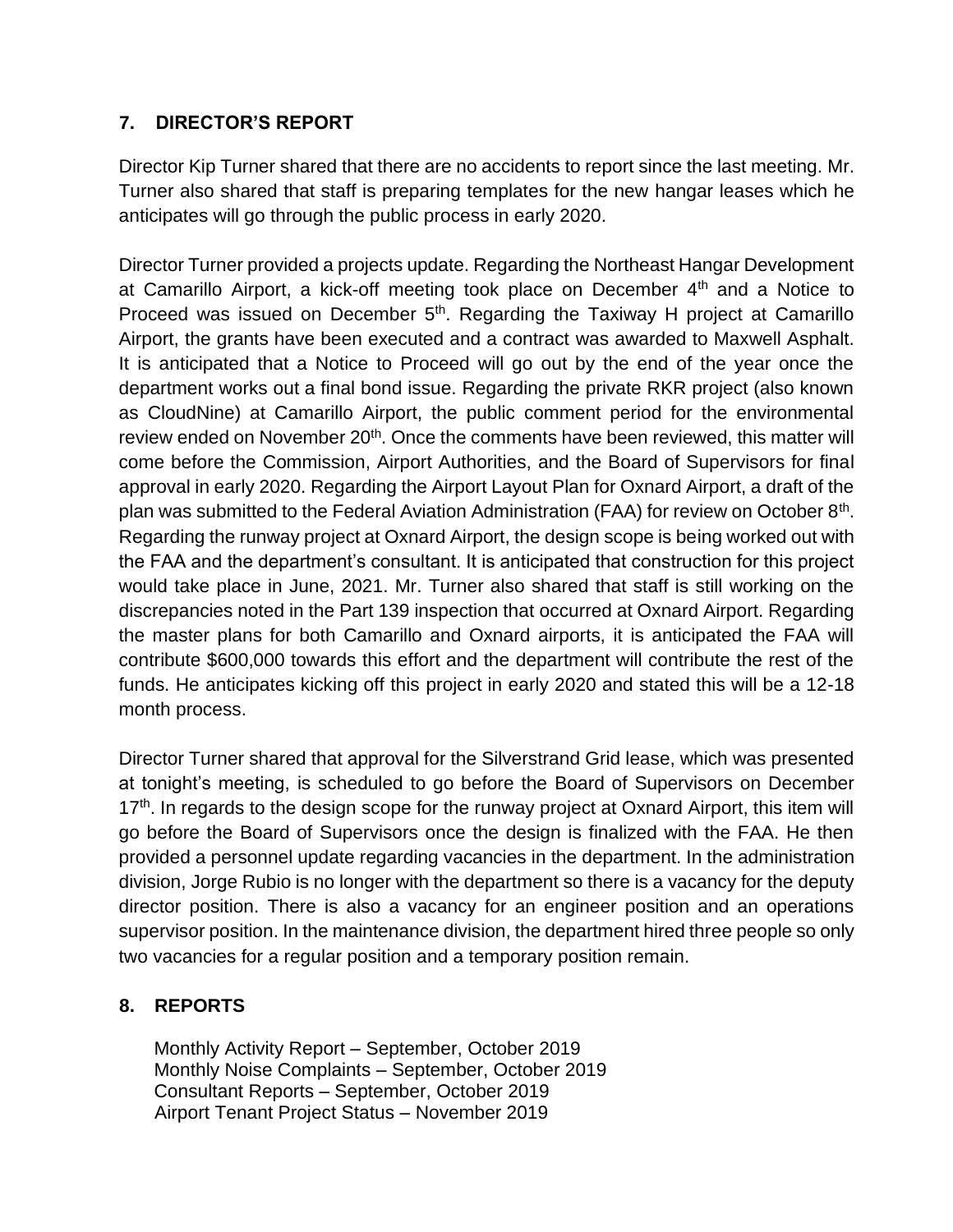Project Status – November 2019 Financial Statements Period Ended – September 30, 2019 Financial Statements First Quarter – FY 2019/2020 Meeting Calendar

#### *Reports were received and filed.*

#### **9. CORRESPONDENCE**

Letter dated September 25, 2019 from Madeline Herrle to Mark Sullivan, The Law Office of Mark F. Sullivan re: Airport Properties Limited, LLC; Public Records Request dated September 9, 2019

Letter dated September 26, 2019 from Madeline Herrle to Mark Sullivan, The Law Office of Mark F. Sullivan re: Airport Properties Limited, LLC; Public Records Request dated September 13, 2019

Letter dated October 3, 2019 from Erin Powers to James Harris, Coffman Associates, Inc. re: Notice to Proceed; Oxnard and Camarillo Airports – Professional Services Contract; AEA No. 20-01

Letter dated October 3, 2019 from Kip Turner to Hangar Owners and Tenants

Letter dated October 4, 2019 from Madeline Herrle to Sharon Evans, Sharon Evans Aviation Research, LLC re: Public Records Request dated September 26, 2019 for Airport FBO Lease Information and Airport Fuel Data

Letter dated October 7, 2019 from Madeline Herrle to Ron Rasak, RKR, Inc. re: Project Signs at Las Posas

Letter dated October 8, 2019 from Madeline Herrle to John Neustadt re: Public Records Request dated September 9, 2019

Letter dated October 8, 2019 from Erin Powers to Maxwell Asphalt, Inc. re: Contract for Camarillo Airport – Taxiway H Pavement Rehabilitation, FAA AIP No. 3-06-0339-037- 2019; Specification No: DOA 19-02; Project No: CMA-236

Letter dated October 9, 2019 from Madeline Herrle to Gerald Alves, Airport Properties Limited, LLC re: Camarillo Airport / Row "H" Security Deposit

Letter dated October 9, 2019 from Madeline Herrle to Ron Rasak, RKR, Inc. re: Project Signs at Las Posas

Letter dated October 10, 2019 from Madeline Herrle to Gerald Alves, Airport Properties Limited, LLC re: Evidence of Insurance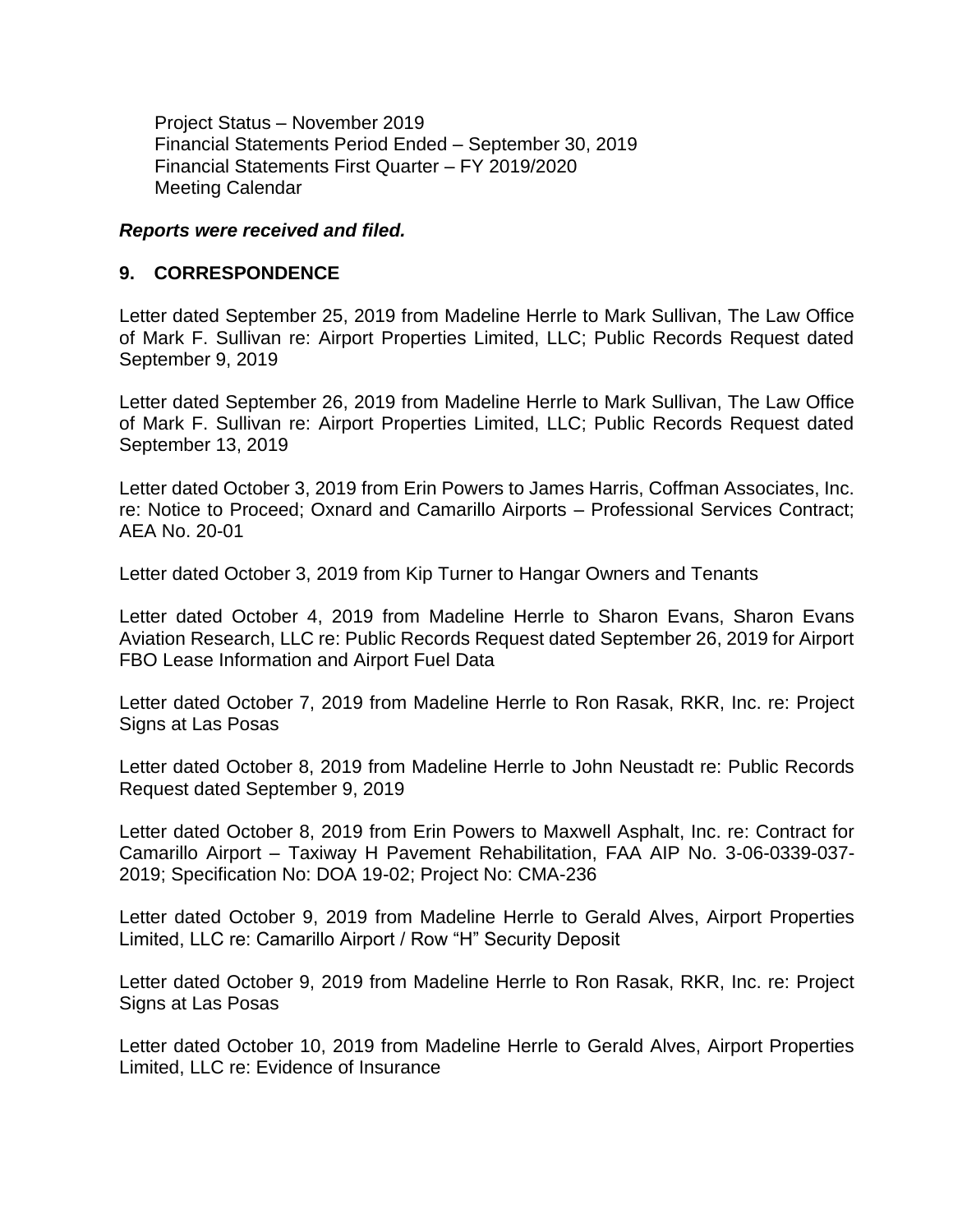Notice of Availability and Intent to Adopt a Mitigated Negative Declaration dated October 21, 2019 re: CloudNine at Camarillo

Letter dated October 21, 2019 from Madeline Herrle to Mark Sullivan, The Law Office of Mark F. Sullivan re: Airport Properties Limited, LLC; Public Records Request dated September 13, 2019

Letter dated October 22, 2019 from Erin Powers to Jeff Leonard, Mead and Hunt, Inc. re: Notice to Proceed, AEA No. 20-02; Professional Services Contract for Oxnard and Camarillo Airports

Letter dated October 22, 2019 from Erin Powers to Mead & Hunt, Inc. re: Notice to Proceed; Camarillo Airport – Consulting Service Contract; Construction Administration Services for Taxiway H Pavement Rehabilitation; AEA No. 20-03

Letter dated October 25, 2019 from Madeline Herrle to Gregory Peacock, Tactical Communications re: Your Letter dated October 10, 2019

Letter dated October 25, 2019 from Madeline Herrle to Randy Michel re: Oxnard Airport Hangars

Letter dated October 30, 2019 from Madeline Herrle to Ron Rasak, RKR, Inc. re: Your Letter dated October 28, 2019

Letter dated November 6, 2019 from Madeline Herrle to Cathy Ramos Marquez, Blackdot re: T Mobile Lease Amendment – Oxnard Airport; 2889 West 5<sup>th</sup> Street, Oxnard CA

Letter dated November 7, 2019 from Mark Sullivan, Law Office of Mark F. Sullivan to Kip Turner re: Conflict Between Taxilane Design for Cloud 9 Hangars and the Camarillo Joint Powers Agreement of 1977

Letter dated November 12, 2019 from Madeline Herrle to Mark Sullivan, The Law Office of Mark F. Sullivan re: Airport Properties Limited, LLC; Public Records Request dated October 10, 2019

Letter dated November 14, 2019 from Erin Powers to Brenda Perez, Federal Aviation Administration (FAA) re: Support for a Categorical Exclusion for the Preparation of an Airport Master Plan for the Camarillo Airport (CMA), Camarillo, California

Letter dated November 15, 2019 from Kip Turner to Mark Sullivan re: Letter Received Concerning Potential Conflict Between Taxilane Design for Cloud 9 Hangars and the Camarillo Joint Powers Agreement of 1977

Letter dated November 15, 2019 from Kip Turner to Ronald Rasak re: Project Signs at Las Posas